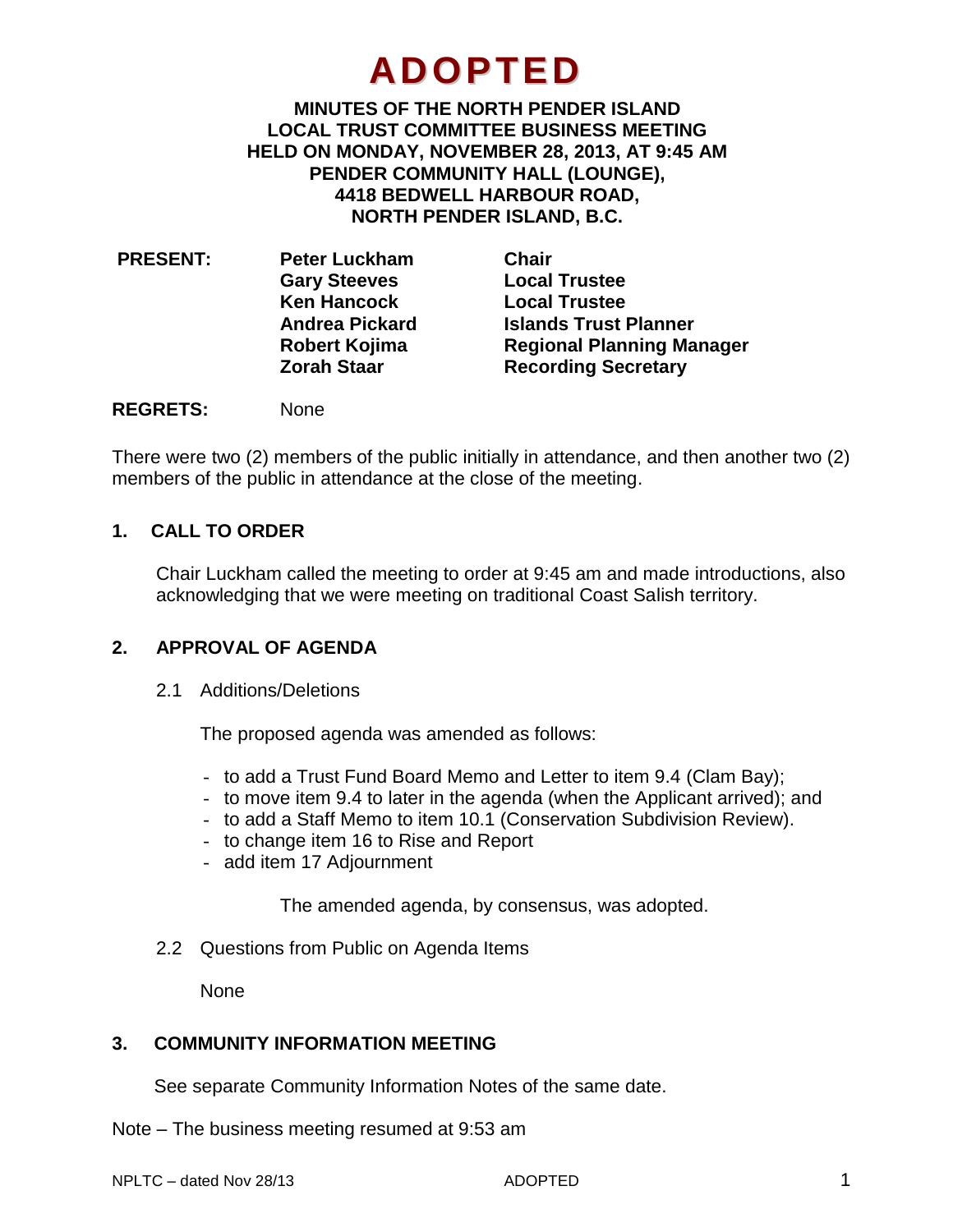The North Pender Island Local Trust Committee agreed to discuss item 9.3, NP-LCB-2013.1 Pender Island Golf and Country Club (see item 9.3 notes below) and agreeing by consensus, to amend the agenda.

Representatives for the application, Gordon Souter and Peter Testemale, left after the foregoing discussion.

# **4. PUBLIC HEARINGS**

None

## **5. PREVIOUS MEETINGS**

- 5.1 Local Trust Committee Minutes
	- 5.1.1 North Pender Island Local Trust Committee October 31, 2013 Meeting **Minutes**

The October 31, 2013 minutes were amended at page 4, second paragraph, fourth line – to replace "not being able to hold conservation covenants" with "not being the best party to hold conservation covenants".

> The North Pender Island Local Trust Committee adopted the amended minutes by consensus.

5.2 Public Hearing Records and Community Information Meeting Notes

None

5.3 Section 26 Resolutions-without-meeting

None

5.4 Advisory Planning Commission/Task Force Minutes

None

# **6. BUSINESS ARISING FROM THE MINUTES**

6.1 Follow-up Action Report

Planner Pickard reviewed the Follow-up Action Report.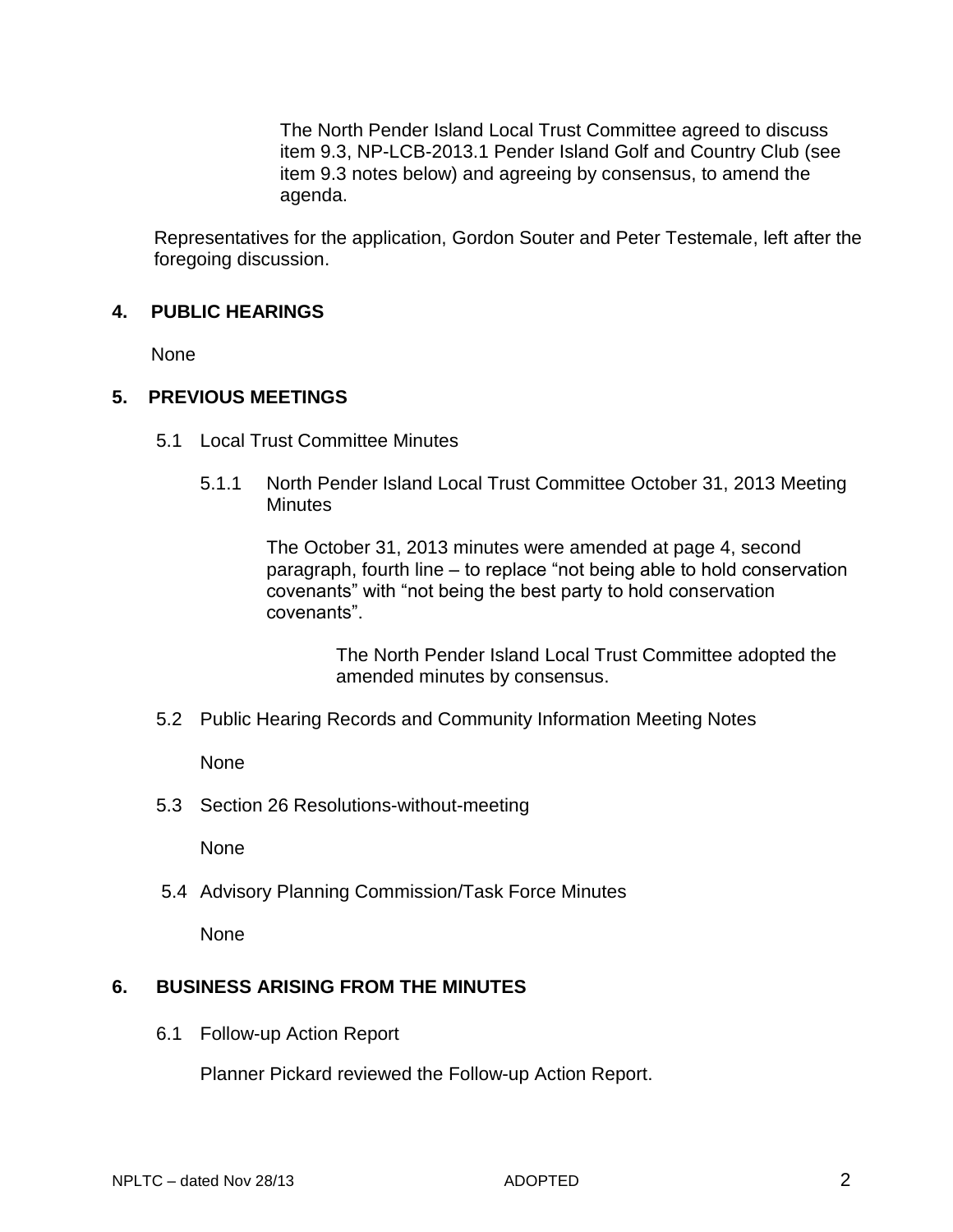Regarding No. 5 (Conservation Subdivision Review). Trustee Hancock still supported the preparation of an "introduction to conservation subdivision" information sheet (see also item 10.1 below).

Regarding No. 7 (Shoreline Review), Regional Planning Manager (RPM) Kojima said that he had obtained an estimate for a Green Shores brochure (see also item 10.2 below).

## **7. DELEGATIONS**

None

# **8. CORRESPONDENCE**

None

# **9. APPLICATIONS, PERMITS, AND REFERRALS**

9.1 Salt Spring Island Local Trust Committee Bylaw No. 470 Referral

There was discussion of the bylaw referral for Salt Spring Island Local Trust Committee, Bylaw No. 470, cited as Salt Spring Island Land Use Bylaw, 1999, which proposed to rezone a water zone to permit a private wharf or dock.

Chair Luckham was concerned that bylaw materials were not attached to this agenda package (although they had been provided previously).

Trustee Steeves did not consider the Salt Spring Staff Report to be useful; that the location of the eel grass beds and the location of the proposed dock in relation to the beds was not contained in the report. Trustee Steeves is concerned that the proposed dock appears to affect sensitive eelgrass beds, and therefore marine species in our region.

## Resolution NP-LTC-101-13

It was Moved and Seconded that the North Pender Island Local Trust Committee recommends to the Salt Spring Island Local Trust Committee that approval of Proposed Bylaw No. 470, cited as Salt Spring Island Land Use Bylaw, 1999, not be recommended, due to the following reason: the siting of the dock in relation to the sensitive eelgrass beds may adversely impact the health of marine ecosystems in proximity to the North Pender Local Trust Area.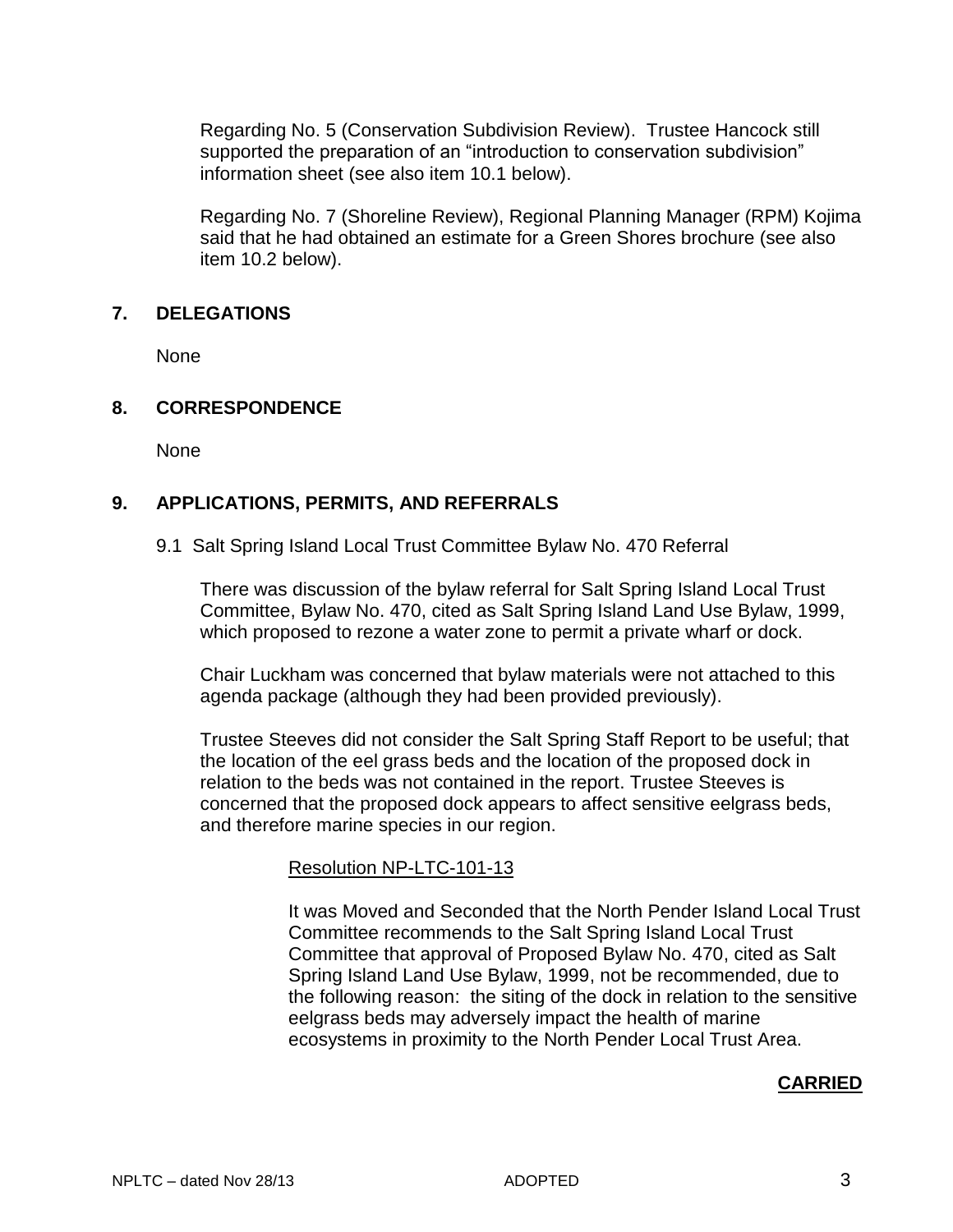9.2 Salt Spring Island Local Trust Committee Bylaw No. 471 Referral

There was discussion of the Bylaw Referral for Salt Spring Island Local Trust Committee Bylaw No. 471, cited as Salt Spring Island Official Community Plan Bylaw No. 434, 2008, Amendment No. 1, 2013, which proposed to allow a Temporary Use Permit to be issued for a residential use. This appeared to be for secondary suites on a case-by-case basis, in areas not covered by the current secondary suite rezoning process.

Trustee Hancock said that it would be useful to be able to learn from the "best practices" being applied here, but this was not part of the referral process at this time.

## Resolution NP-LTC-102-13

It was Moved and Seconded that the North Pender Island Local Trust Committee request staff to return the referral from Salt Spring Island Local Trust Committee Bylaw No. 471, cited as Salt Spring Island Official Community Plan Bylaw No. 434, 2008, Amendment No. 1, 2013, with an indication of interests unaffected.

#### **CARRIED**

## 9.3 NP-LCB-2013.1 (Pender Island Golf and Country Club)

Discussion of NP-LCB-2013.1 (Pender Island Golf and Country Club) occurred immediately following the related Community Information Meeting (see item 3.1 above, plus separate Community Information Meeting notes of the same date).

The Trustees discussed the Staff Report dated November 15, 2013.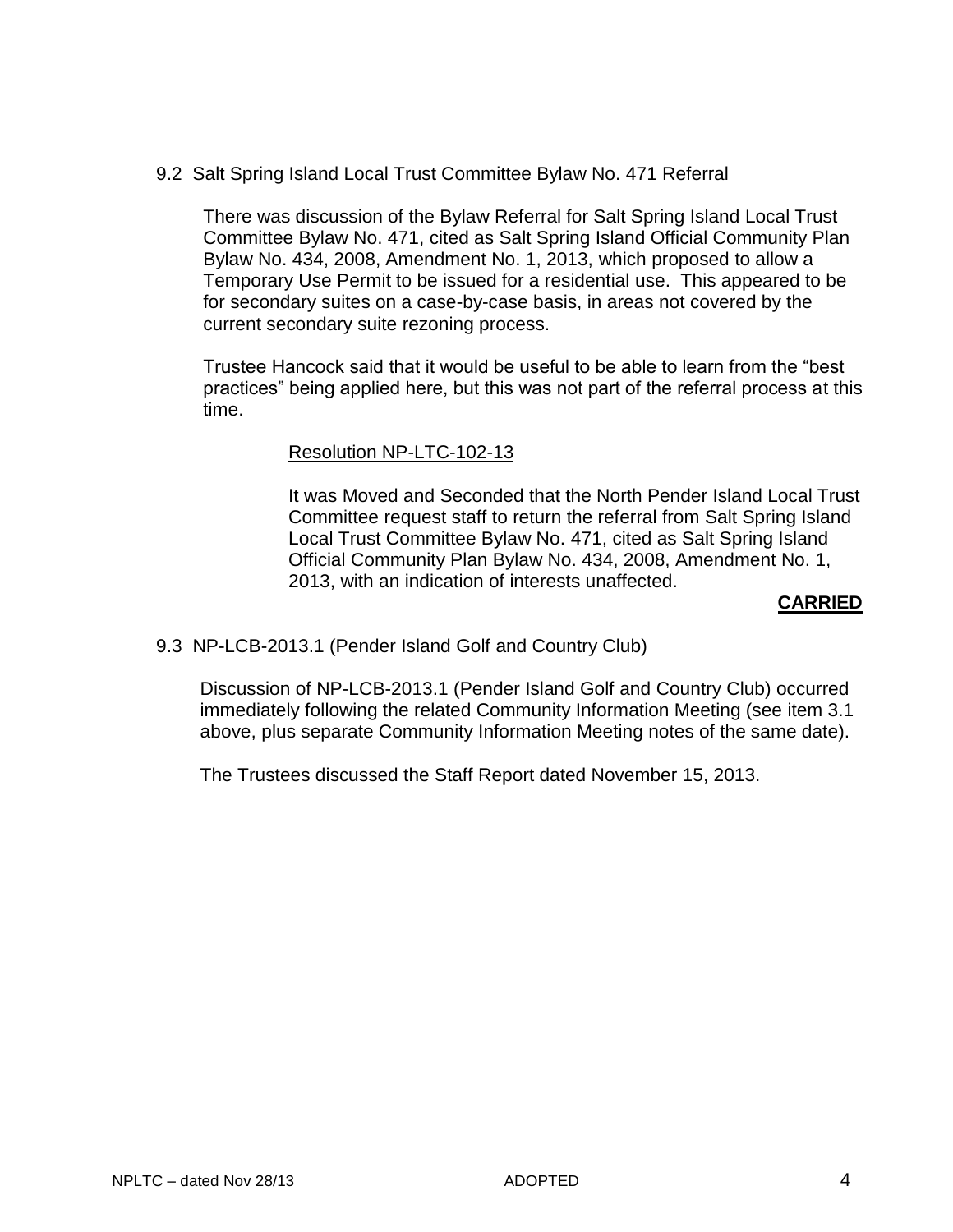## Resolution NP-LTC-103-13

It was Moved and Seconded that the North Pender Island Local Trust Committee directs staff to send a response to the Liquor Control and Licensing Board regarding the Pender Island Golf and Country Club application that states:

- a. The potential impacts due to noise if the application is approved would be none.
- b. The impacts on the community if the application is approved would be none.
- c. The North Pender Island Local Trust Committee has solicited public input to gather the views of residents, and no residents provided written or verbal comments.
- d. No submissions from residents were provided.
- e. A notice of the application was advertised in the newspaper, posted on local bulletin boards, and posted on the North Pender Island webpage, and residents were invited to provide written submissions or attend a community information meeting.
- f. A community information meeting was held on November 28, 2013, to gather input from residents about the application.
- g. The North Pender Island Local Trust Committee agrees with the views of residents that the application should be supported.
- h. The North Pender Island Local Trust Committee recommends the application be approved.
- i. The North Pender Island Local Trust Committee recommendations are based on generally supportive community input.

# **CARRIED**

## Resolution NP-LTC-104-13

It was Moved and Seconded that the North Pender Island Local Trust Committee directs staff to include a record of the community information meeting with the response to the Liquor Control and Licensing Branch regarding the Pender Island Golf and Country Club application.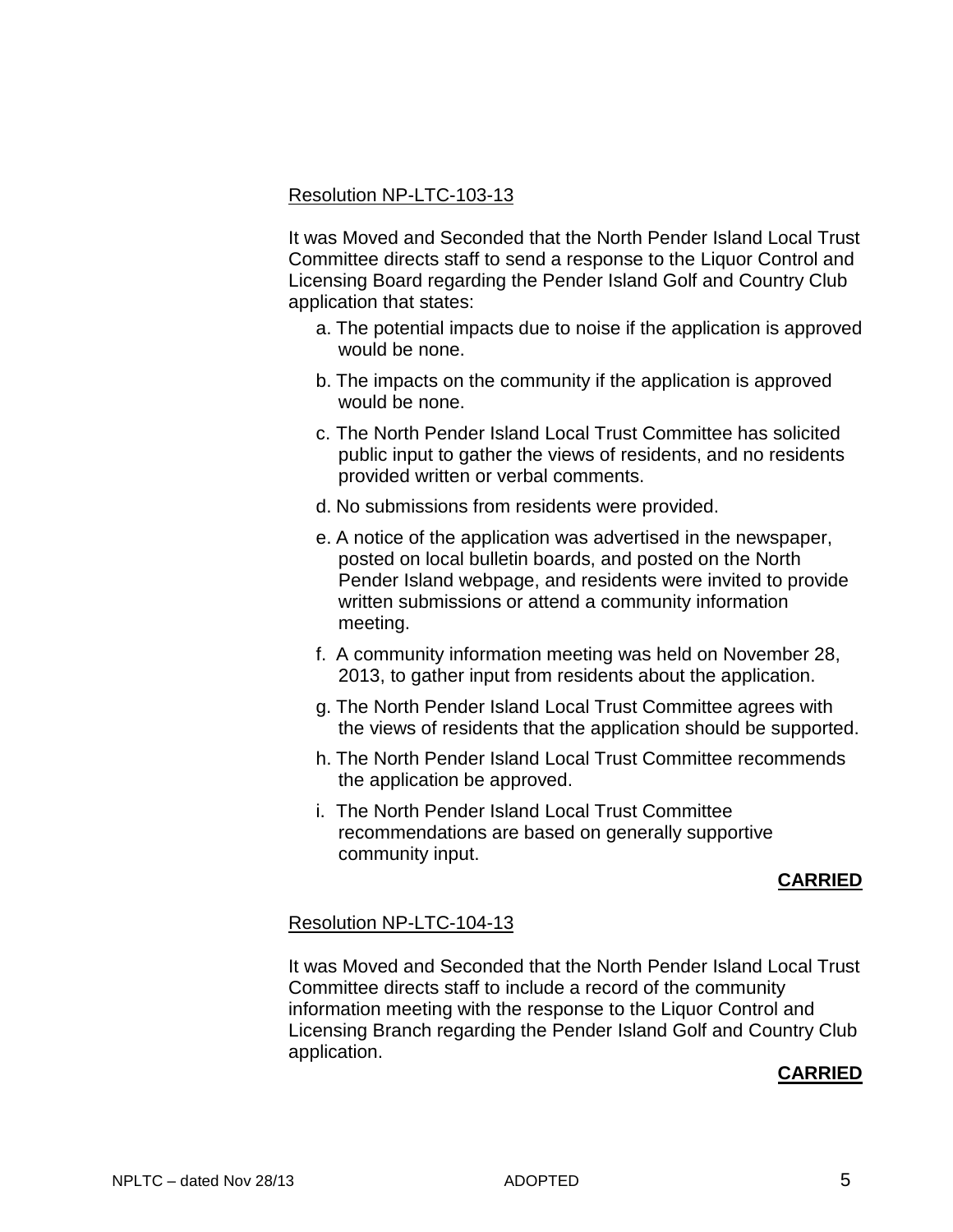# 9.4 NP-RZ-2012.2 (Clam Bay)

Note - This item was dealt with as the last item of the meeting, to allow input from the applicant/owner representatives (who arrived during initial discussions).

> Regional Planning Manager Kojima referred to the November 20, 2013, Staff Report for NP-RZ-2012.2 (Clam Bay) by Planner Kim Farris, as well as the November 26, 2013, letter and briefing from the Islands Trust Fund (re: the willingness of the Trust Fund Board to hold a conservation covenant). The Islands Trust Fund was seeking clarity from the Local Trust Committee about whether the applicant's conservation covenant should be treated as a voluntary conservation proposal, or a condition of rezoning (in which case additional requirements would apply).

At 12:20 pm the applicant, Bo Helliwell, arrived, together with Clam Bay Farm Manager Dan Hodgins (both representing the property owner, Clam Bay Holdings Ltd.)

The Trustees and Planners had a lengthy discussion of multiple issues relating to the rezoning application.

Mr. Helliwell and Mr. Hodgins answered questions.

In addition to the resolutions below, Trustees Hancock and Steeves agreed that the recommendations of the regional agrologist (e.g. about required farm help accommodation) were essential before a rezoning bylaw should be drafted.

Trustee Steeves commented as follows: that he disagreed with the staff opinion about an amendment not being required to the Official Community Plan (OCP) policy 2.2.5 (re: farm help accommodation having to be temporary in nature); that compliance needed to be demonstrated with OCP policies 2.1.2.4 (re: dwellings equivalent to lots) and 3.2.1 (re: water requirements); that there were too many other outstanding issues to draft a rezoning bylaw yet; that the triangle of rural land should also be included within the conservation covenant; and that the second driveway should be left as is, and/or more information provided.

# Resolution NP-LTC-105-13

It was Moved and Seconded that the North Pender Island Local Trust Committee inform the Trust Fund Board that the conservation covenant proposal currently being reviewed with Clam Bay Holdings Ltd. is a requirement of the rezoning application being considered by the North Pender Island Local Trust Committee.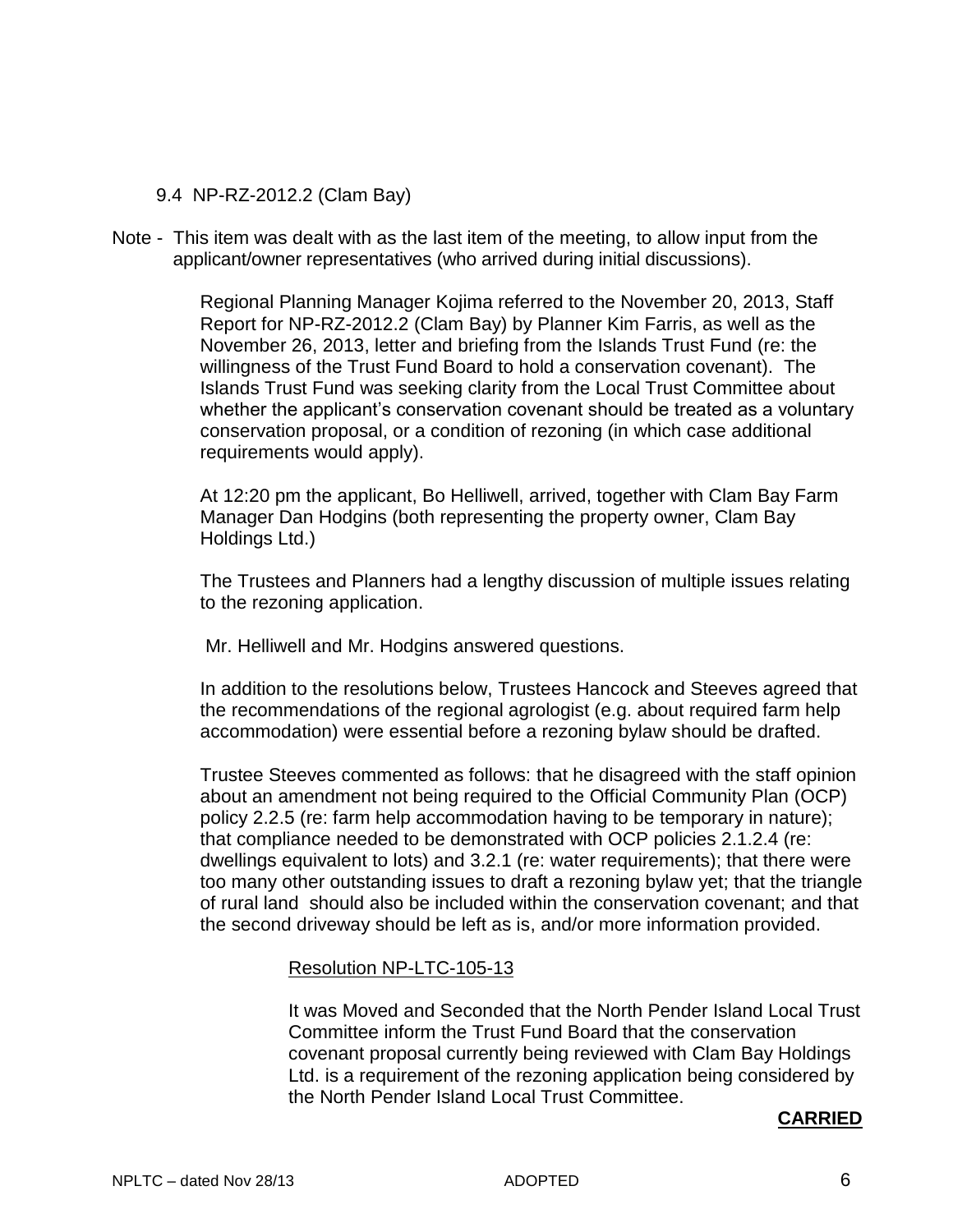# Resolution NP-LTC-106-13

It was Moved and Seconded that the North Pender Island Local Trust Committee request staff to inform the applicant on NP-RZ-2012.2 that the North Pender Island Local Trust Committee requests inclusion of the entire rural area in the southern part of the property within a conservation covenant, as recommended in the environmental assessment.

# **CARRIED**

# Resolution NP-LTC-107-13

It was Moved and Seconded that the North Pender Island Local Trust Committee direct staff to request the applicant for NP-RZ-2012.2 to provide a supplemental report containing specific advice from an arborist and an engineer to address:

- the extent of the veteran Douglas-fir's root system;
- potential impacts to the veteran Douglas-fir and root system in relation to the existing location of the road;
- the feasibility of alternate routes for the road within the vicinity;
- potential impacts to the veteran Douglas-fir, in relation to relocating the road away from the tree;
- any other associated impacts in relation to relocating the road; and;
- recommendations on any construction and design options to minimize impacting the veteran Douglas-fir tree.

# **CARRIED**

Both Trustees Hancock and Steeves said that they wanted clarity from the applicant and owners on build-out plans for the proposed two (2) houses and two (2) cottages (e.g. maximum dwelling sizes, and locations of the proposed building sites).

Regional Planning Manager Kojima said that another area for further clarity, to be provided by the applicant/owners, are details of a low-energy approach.

Chair Luckham noted that for the next Local Trust Committee meeting, more information for NP-RZ-2012.2 (Clam Bay) was expected to be available from the applicant (as per the above), the Trust Fund Board (re: the conservation covenant), the regional agrologist, and the planners.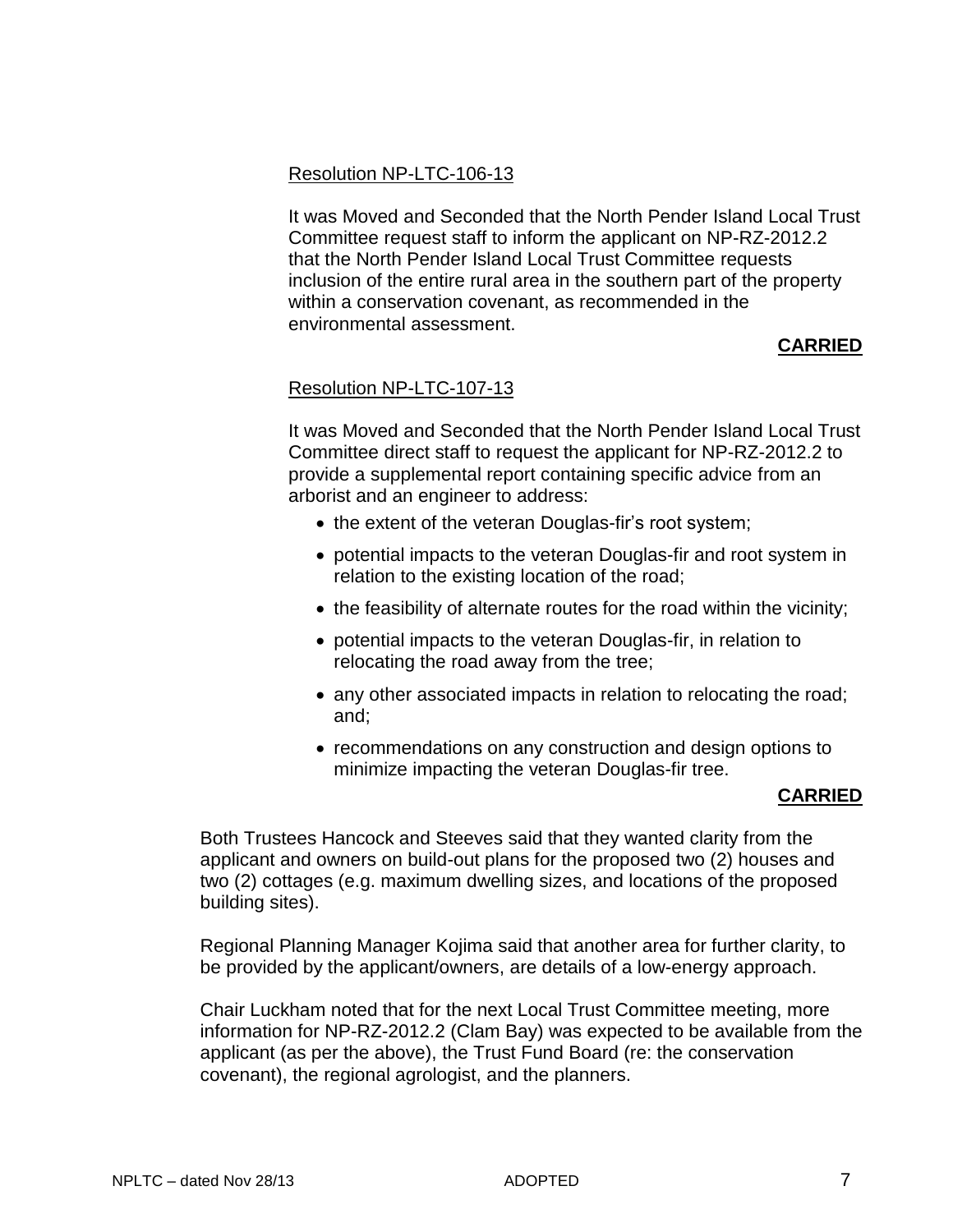# **10. LOCAL TRUST COMMITTEE PROJECTS**

## 10.1 Conservation Subdivision Review

Planner Pickard reviewed the Conservation Subdivision Review Memorandum dated November 27, 2013 (an agenda addition), and commented as follows: that there had been generally positive input at the November 23, 2013, Community Information Meeting and workshop for this project; that the Staff Memorandum included initial survey results; and that the timeline for the Project Charter was now updated.

Trustee Hancock said that for this project, he would like to see the following happen next: the "Introduction to Conservation Subdivision" information sheet; having the Ministry of Transportation & Infrastructure (MOTI) minimum road standards be our maximum (for the purpose of new subdivisions); getting the video from the November 23 workshop up on the Islands Trust website (with the information sheet); and encouraging more people to complete the survey.

Regional Planning Manager (RPM) Kojima noted that in addition to the foregoing, staff would be coming back to the Trustees with various options, including potential subdivision regulations, environmental development permit area provisions, and other options to support a Conservation Subdivision approach for future North Pender Island subdivisions.

Trustee Steeves added that in the case of owners not interested in developing available density, or where it didn't make sense to do so (e.g. due to insufficient carrying capacity), someone should engage with those owners about options such as NAPTEP (Natural Area Protection Tax Exemption Program).

Trustee Hancock noted that the new regulations could include incentives re: conservation approaches, NAPTEP, Private Managed Forests, Farm Status, and more.

## Resolution NP-LTC-108-13

It was Moved and Seconded that the North Pender Island Local Trust Committee endorses the next steps for the Conservation Subdivision Review as outlined in the Staff Memorandum dated November 27, 2013.

# **CARRIED**

The Local Trust Committee also requested staff to report to them if they identified any landowners with subdivision density who had no interest in subdividing. Finally, Planner Pickard and RPM Kojima were thanked for their excellent work on the November 23, 2013 meeting/workshop and this project.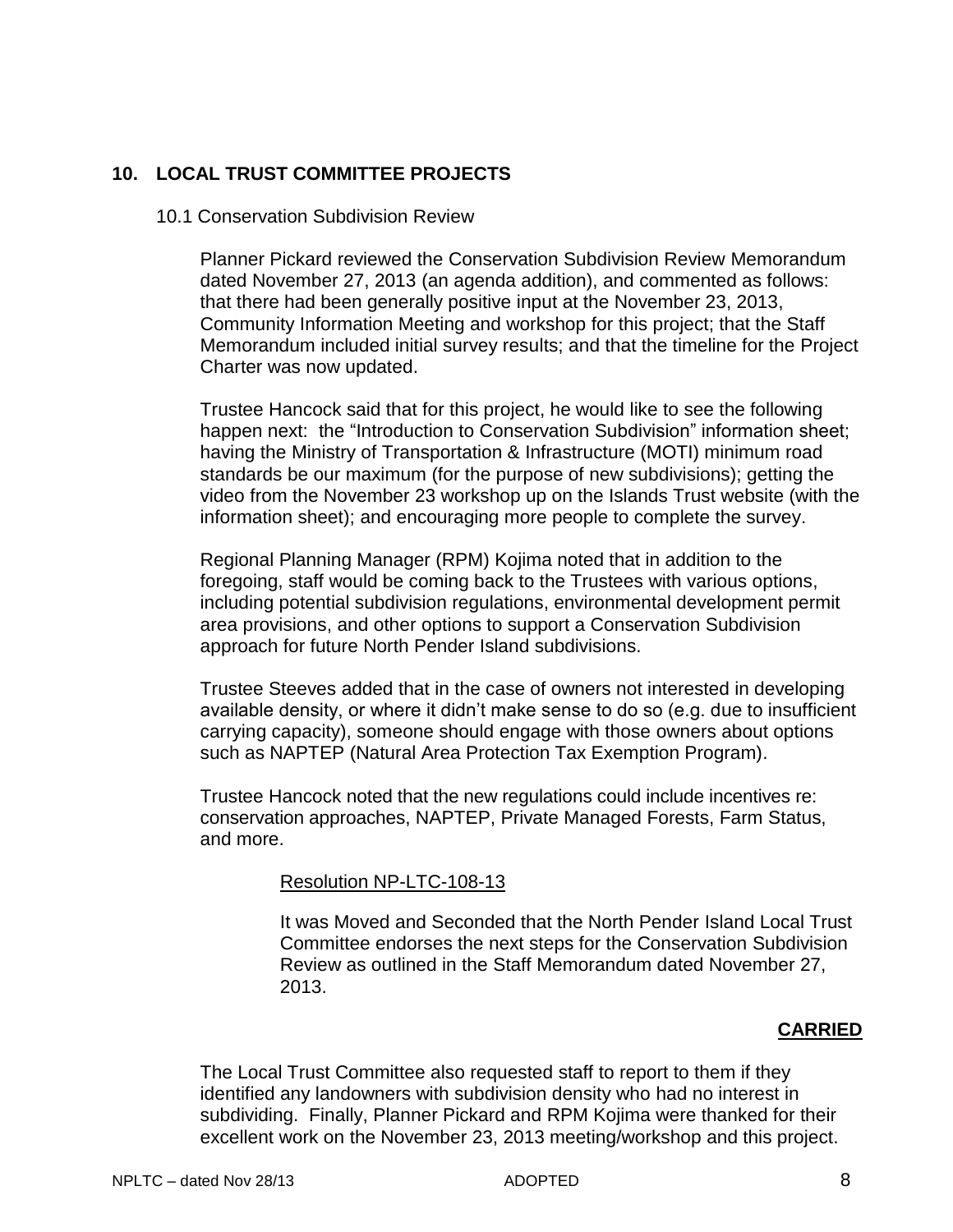## 10.2 Shoreline Review

Regional Planning Manager Kojima reported as follows on the Shoreline Review project: that he was in the process of arranging a contract for Ramona de Graaf to prepare a Green Shores brochure; that this would use up the project budget for the fiscal year ending March 31, 2014; that staff could still help with preliminary aspects of the QR code idea; and that there was also the South Pender role to work out.

Trustee Hancock said that the project's "Sharing Our Shorelines" booklet was now in demand by Metchosin Councilors, and potentially other areas. Ramona de Graaf (of the non-profit Forage Fish BC) had created this booklet for the Local Trust Committee.

## Resolution NP-LTC-109-13

It was Moved and Seconded that the North Pender Island Local Trust Committee request staff to release rights to written content in the "Sharing Our Shorelines" booklet to the Sea Watch Society in order to facilitate use by other non-governmental organizations and local governments, on the condition that the North Pender Island Local Trust Committee's role be acknowledged.

# **CARRIED**

# **11. REPORTS**

## 11.1 Work Program Report

11.1.1 Work Program Report dated November 2013

The Work Program was unchanged.

- 11.2 Applications Report
	- 11.2.1 Applications Report dated November 2013

Planner Pickard reviewed the available Applications Report. Regarding NP-ALR-2012.1 (Burdett), the Agricultural Land Commission that the decision was anticipated to be received in the coming weeks. Regarding NP-DP-2010.4 (Twa), staff sought direction.

## Resolution NP-LTC-110-13

It was Moved and Seconded that the North Pender Island Local Trust Committee defer decisions re: NP-DP-2010.4 (Twa) until such time as issues related to Gardom Pond Dam are resolved.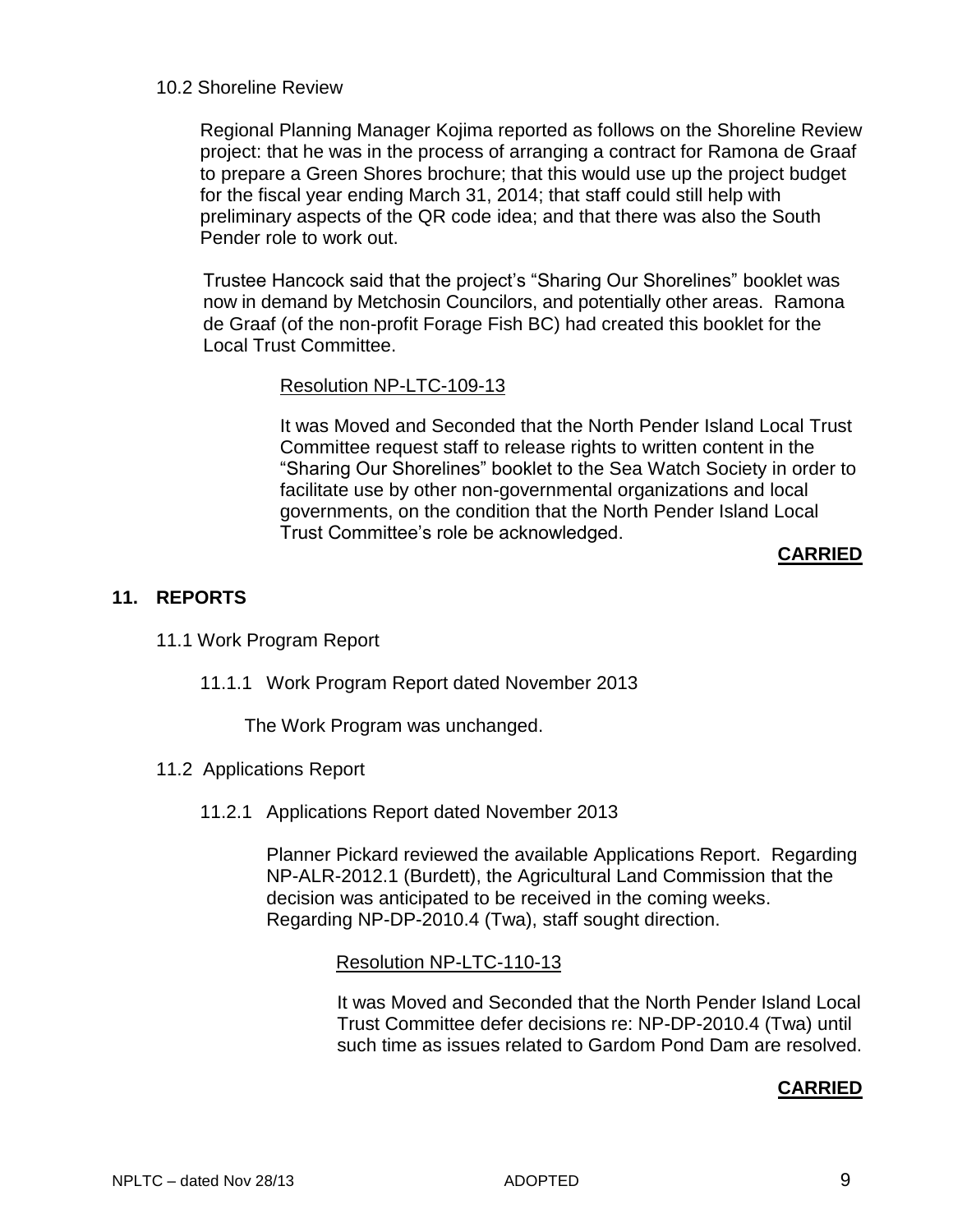Regarding NP-RZ-2013.1 (Henshaw), Planner Pickard said that she would circulate the letter sent to the applicant about potential other nonconforming uses on the property,.

Further re: the foregoing applications involving waste transfer (Burdett and Henshaw), Trustee Steeves noted the need to discuss these applications at the same time (once sufficient information was available), and to find a harmonious, Pender-based solution.

Trustee Hancock noted that the Capital Regional District had a Solid Waste Bylaw process and other means to assist our community with this.

## Resolution NP-LTC-111-13

It was Moved and Seconded that the North Pender Island Local Trust Committee direct staff to contact Capital Regional District staff to determine the status of the Solid Waste Management review with regard to the North Pender Island Local Trust Committee's request for inclusion.

## **CARRIED**

Regarding NP-RZ-2013.2 (Hamson), Recording Secretary Staar noted that she was no longer working for this non-profit Elder housing initiative.

11.3 Bylaw Enforcement Report

None

- 11.4 Expense/Budget Reports
	- 11.4.1 LTC Expense Report dated October 2013

For information

11.5 Adopted Policies and Standing Resolutions

For information

11.6 North Pender LTC Web Page

Trustee Hancock asked for the web page to highlight the Conservation Subdivision information handout, video, and survey. He also suggested that the masthead include a picture of North Pender.

Regional Planning Manager Kojima said that he would follow up.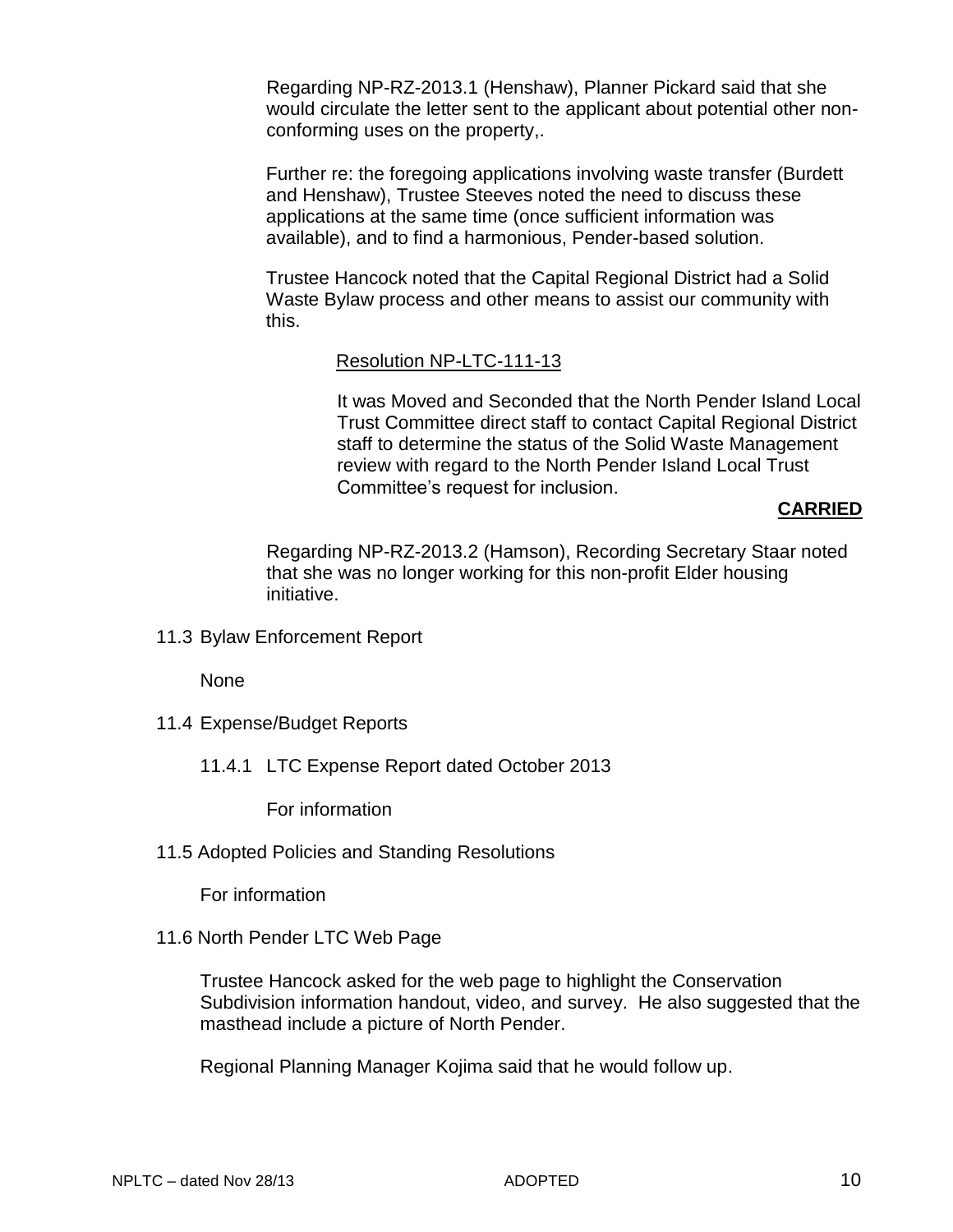The North Pender Island Local Trust Committee Home Web Page can be found at:

[www.islandstrust.bc.ca/islands/local-trust-areas/north-pender](http://www.islandstrust.bc.ca/islands/local-trust-areas/north-pender)

11.7 Chair's Report

Chair Luckham said that the next Trust Council meeting was in Victoria on December  $3^{rd}$ ,  $4^{th}$  and,  $5^{th}$ . This would include a presentation on sustainability with various guests, and also tabling of the draft Islands Trust budget for discussion.

# 11.8 Trustee Reports

Trustee Steeves reported as follows: that all Pender mining claims but one had expired; that there was a Ministry of Transportation & Infrastructure email about signs within the highway easement; that concerns had been expressed about killing raccoons in cruel ways (contact BC Ministry of Environment); and that the Hope Bay LTC office would be open December 21 for Heritage Christmas Night.

Trustee Hancock said that he was working with a Royal Roads student called Brent Peterson on a survey re: Southern Gulf Islands economic sustainability.

# **12. OTHER BUSINESS**

# 12.1 Upcoming Meetings

The next regular meeting of the North Pender Island Local Trust Committee was scheduled for Thursday, January 30, 2014, (9:45 am, Community Hall Lounge).

# **13. TOWN HALL MEETING**

None

# **14. MOTION TO CLOSE MEETING**

# Resolution NP-LTC-112-13

It was Moved and Seconded by the North Pender Island Local Trust Committee that, pursuant to Section 90(d), (f) and (g) of the Community Charter, that the North Pender Island Local Trust Committee resolves to close the meeting to the public for the purpose of adopting Minutes of the October 31, 2013 In Camera Minutes; and that staff and Recording Secretary remain present.

# **CARRIED**

Note - See separate In Camera Meeting Minutes of the same date.